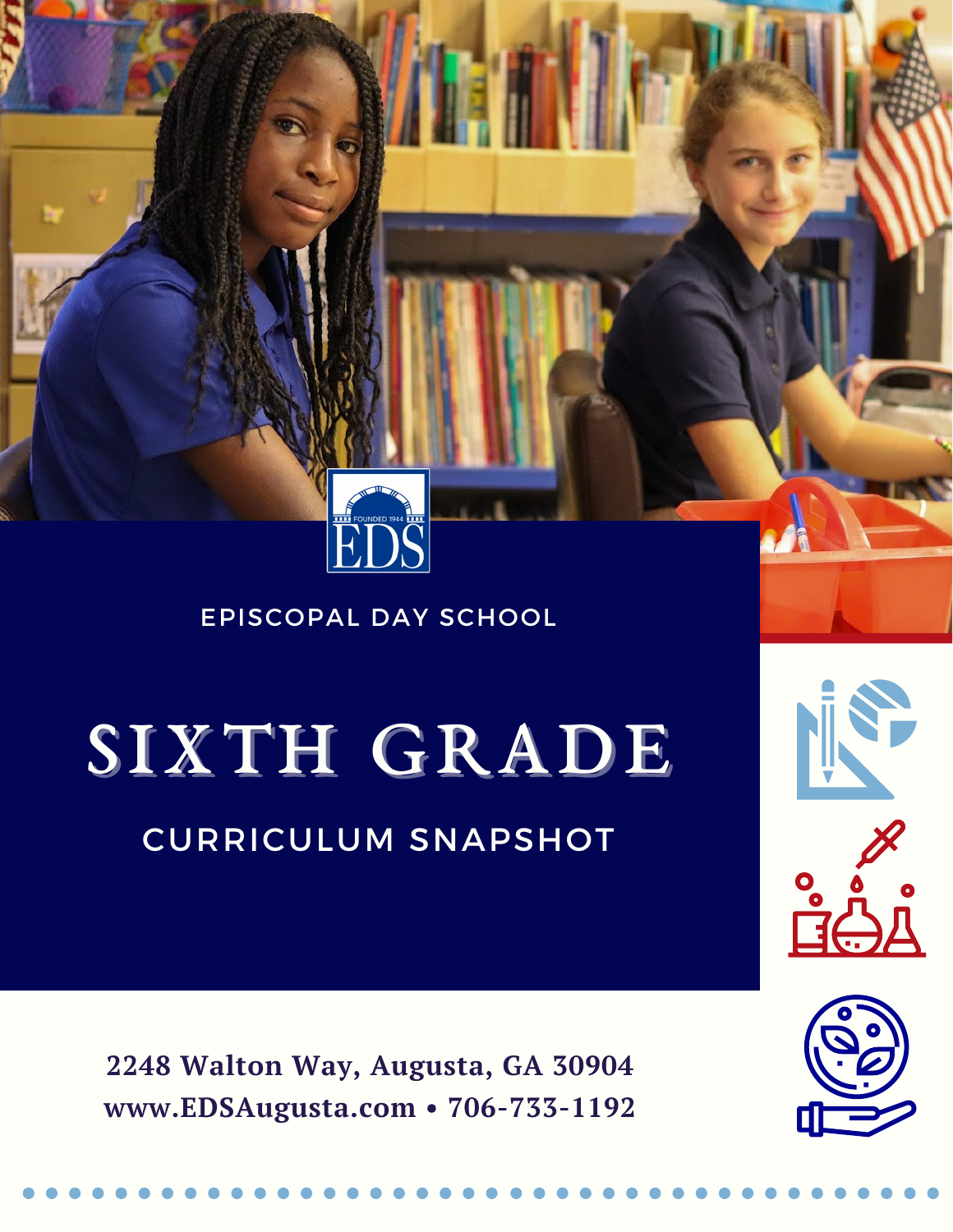#### *By the end of Sixth Grade, students will be able to:*

#### *In addition, students will:*



# MATHEMATICS

- Write and solve one-step algebraic equations
- Evaluate one-step equations using integers and all four operations  $(+, -, x, /)$
- Find rate, ratio, and proportions using equivalent fractions and algebraic equations
- Create an actual micro-business calculating unit rate, net income, and gross income to raise money for Toys for Tots
- Apply math concepts to meaningful work and real-world applications by designing a 5K course and analyzing the mathematics behind the voting system
- Apply language to mathematics through discussion of mathematical thinking

## ENGLISH/LANGUAGE ARTS: READING & LITERATURE

- Choose and read fiction and nonfiction independently for enjoyment and research
- Increase their usage of more advanced word choices in their speaking
- Use evidence to support analysis of various pieces of literature
- Complete an Individual Reading Challenge to develop reading habits and genre preferences
- Create Book Commercials to recommend favorite books to our class reading community
- Examine one genre of literature each month through personal reading, read alouds, and literary analysis

#### ENGLISH/LANGUAGE ARTS: WRITING, COMPOSITION, & GRAMMAR

- Identify and use correct pronouns, and prepositions when composing essays
- Compose paragraphs and essays that demonstrate a grade level understanding of correct punctuation, spelling, and varying sentence structures including, compound, complex, and simple sentences
- Examine and synthesize a wide range of information to develop and support a strong thesis in order to compose a research paper
- Compose feature articles about current event topics using one of the five nonfiction text structures: description, compare and contrast, sequence, problem and solution, or cause and effect
- Review the 5 step writing process by composing a narrative about a memorable place in their lives
- Conduct research related to a current human rights issue and compose an argumentative essay using reason and applicable evidence to support claims

#### SOCIAL STUDIES

- Analyze the connection/relationship between physical and cultural geography
- Explore various cultures throughout the world
- Identify and utilize reliable and credible sources during research using CAPOW (Currency, Authorship, Purpose, Objectivity, Writing Style)
- Generate thesis-based written responses with supporting details
- Identify, read, and analyze various types of maps
- Analyze the importance of rivers and examine the pros/cons of building hydroelectric dams
- Analyze the Ganges river and its religious perception to the people in India and South Asia.
- Translate research and ideas into polished and complete projects/products by assuming the role of a traveling writer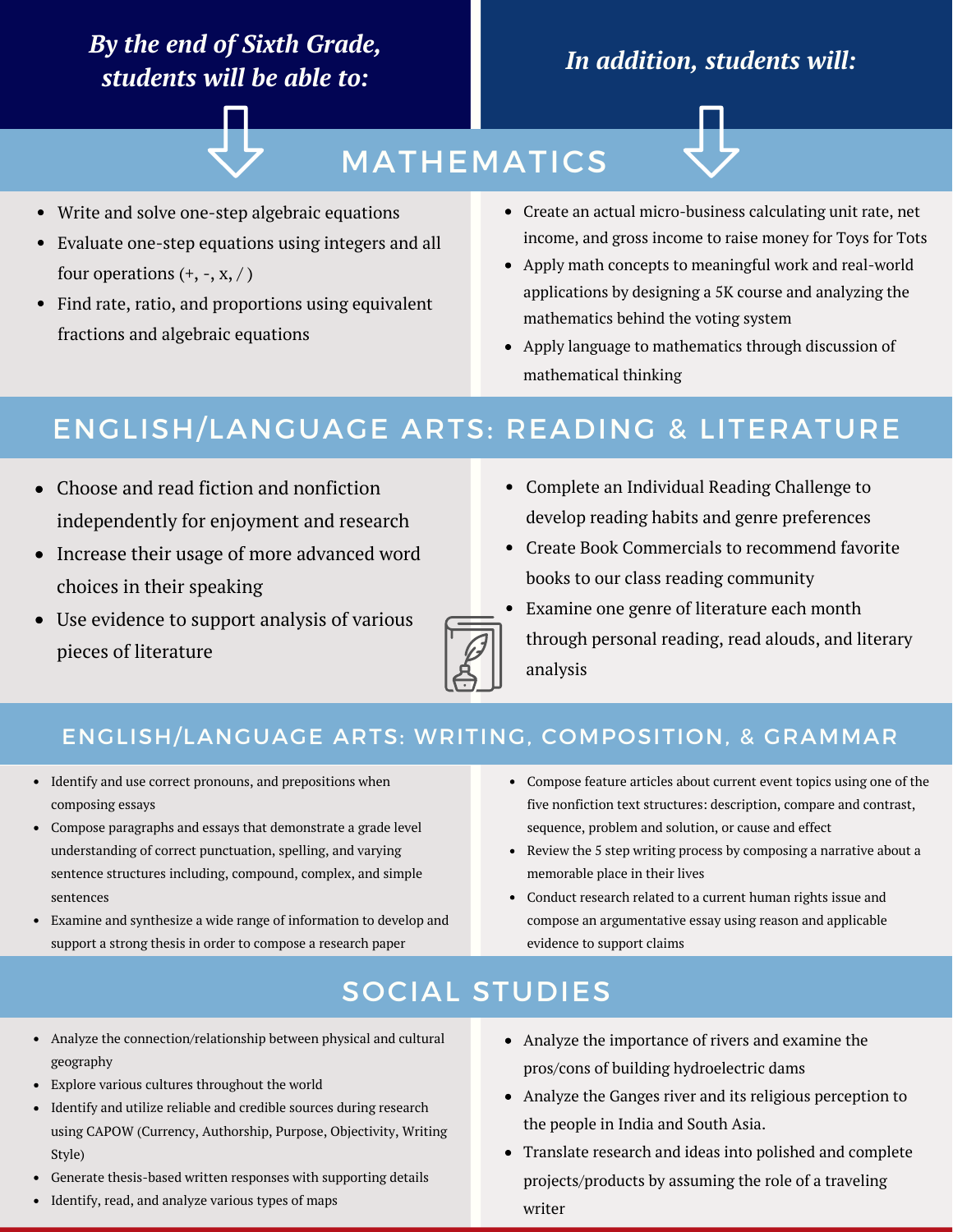#### *By the end of Sixth Grade, students will be able to:*

#### *In addition, students will:*



# **SCIENCE**



- Model how the Earth-Sun-Moon system produces phenomena like eclipses, lunar phases, tides, and seasons
- Classify characteristics and patterns in the layers of the atmosphere, climates, and weather
- Describe the relationship between ground types, aquifers, and water quality
- Identify tectonic boundaries in the regions of the Earth and predict the formation of geographic features based on types of plate boundaries and plate movement
- Experience the diverse ecosystems of coastal Georgia during the 6th-grade trip
- Present data about the interaction of the different complex systems of our planet (i.e. plate tectonics, water cycle, air mass movement)
- Utilize scientific fact, research, and reasoning skills to form and articulate an opinion about human impact on Earth and its resources

#### SPANISH

- Introduce self and others when meeting new people and exchange basic personal information using verbs such as SER, ESTAR, TENER
- Use regular present verb conjugations (-ar, -er, and -ir) with practiced or memorized words, phrases, and simple sentences to speak and write about basic information
- Communicate and exchange information on familiar topics and everyday contexts by using practiced or memorized words, phrases, and simple sentences from various authentic texts
- Produce short videos to display and improve speaking and comprehension skills related to topics being learned
- Prepare traditional foods of the Hispanic world following instructions in Spanish



#### RELIGION

- Connect and order Old Testament events and people
- Relate the African American spiritual song entitled "Go Down Moses" with the Book of Exodus
- Reflect on the Ten Commandments and state each commandment's significance in the context of their community
- Explore the historical dates of both biblical and secular events of the Old Testament time period and construct a timeline ordering major Old Testament events and people
- Learn about one of the major prophets and collaboratively create a presentation to help classmates know and remember that prophet
- Learn about both Old Testament and modern day prophets' messages related to injustice and reflect on injustices in our world today
- Write Proverbs for the life of a sixth grader related to school, friendship, and other relevant topics

## CYBER SKILLS & CITIZENSHIP

- Keyboard at 90% accuracy and 30 WPM
- Work with data and create graphs using spreadsheet program
- Create a website
- Create brochures (desktop publishing)
- Effectively determine what information should remain private and off of the web
- Conduct effective keyword searches on a variety of research topics. Correctly cite online sources to avoid plagiarism
- Recognize and not fall for "fake news" to include phishing scams online
- Exhibit kindness and respect in all digital communication; stand up to and report cyberbullying
- Understand the importance of being authentic online, not impersonating someone else or logging into someone else's account
- Understand that information posted online is never actually truly deleted